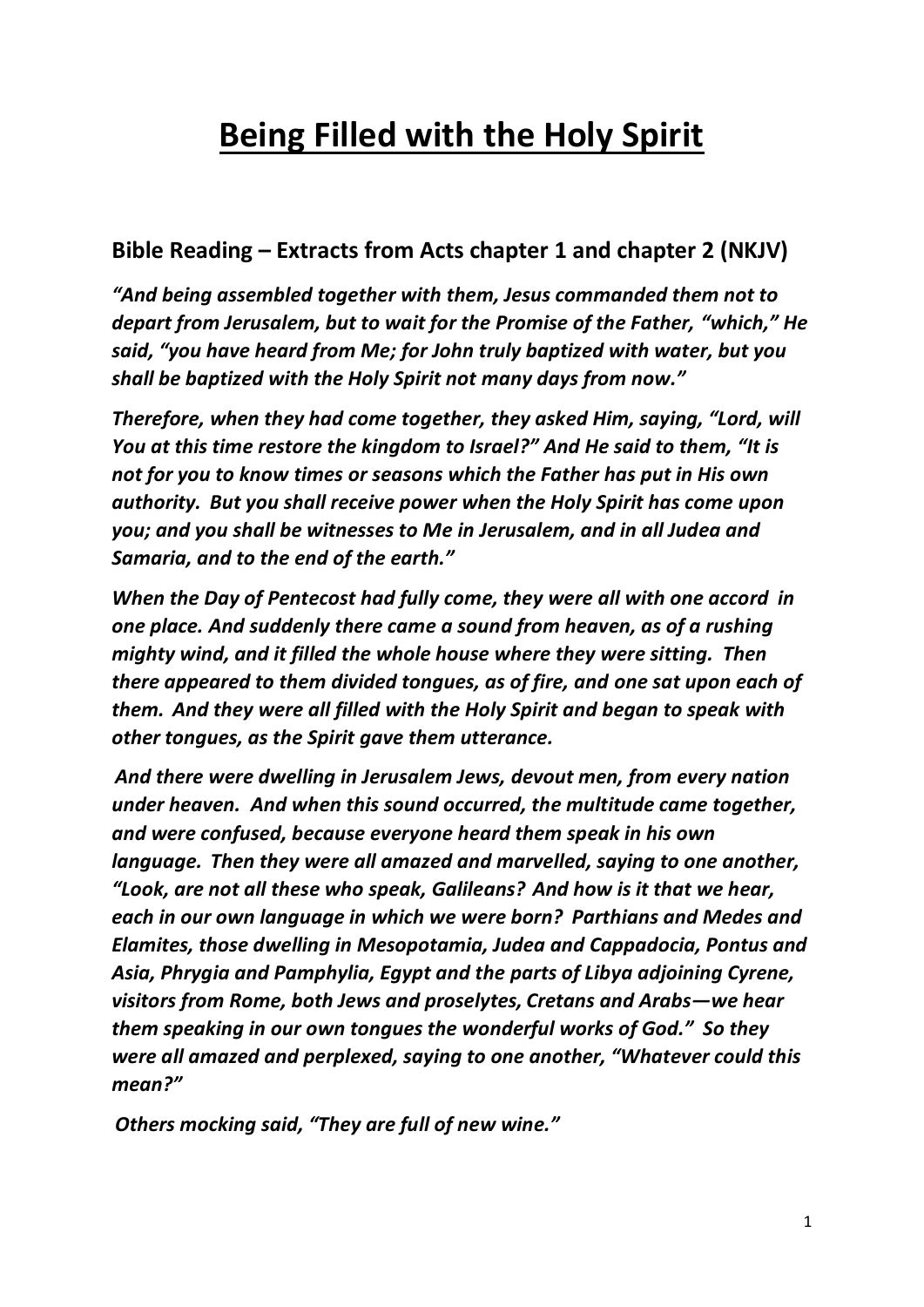*But Peter, standing up with the eleven, raised his voice and said to them, "Men of Judea and all who dwell in Jerusalem, let this be known to you, and heed my words. For these are not drunk, as you suppose, since it is only the third hour of the day. But this is what was spoken by the prophet Joel:*

*'And it shall come to pass in the last days, says God, That I will pour out of My Spirit on all flesh; Your sons and your daughters shall prophesy, Your young men shall see visions, Your old men shall dream dreams. And on My menservants and on My maidservants I will pour out My Spirit in those days; And they shall prophesy. I will show wonders in heaven above And signs in the earth beneath: Blood and fire and vapour of smoke. The sun shall be turned into darkness, And the moon into blood, Before the coming of the great and awesome day of the LORD. And it shall come to pass That whoever calls on the name of the LORD Shall be saved.'*

*"Men of Israel, hear these words: Jesus of Nazareth, a Man attested by God to you by miracles, wonders, and signs which God did through Him in your midst, as you yourselves also know— Him, being delivered by the determined purpose and foreknowledge of God, you have taken by lawless hands, have crucified, and put to death;*

*This Jesus, God has raised up, of which we are all witnesses. Therefore being exalted to the right hand of God, and having received from the Father the promise of the Holy Spirit, He poured out this, which you now see and hear.*

*"Therefore let all the house of Israel know assuredly that God has made this Jesus, whom you crucified, both Lord and Christ."*

*Now when they heard this, they were cut to the heart, and said to Peter and the rest of the apostles, "Men and brethren, what shall we do?"*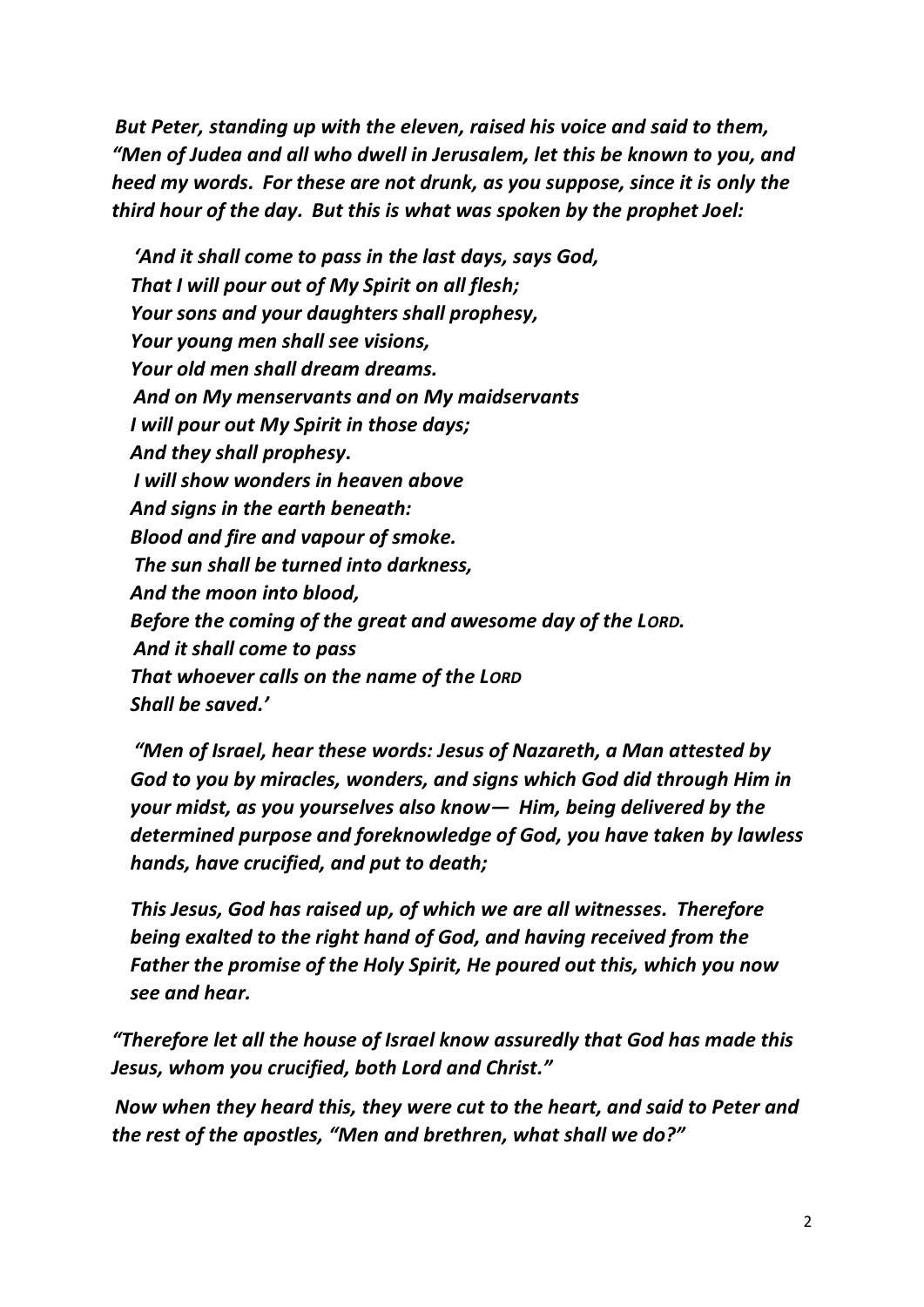*Then Peter said to them, "Repent, and let every one of you be baptized in the name of Jesus Christ for the remission of sins; and you shall receive the gift of the Holy Spirit. For the promise is to you and to your children, and to all who are afar off, as many as the Lord our God will call."*

*And with many other words he testified and exhorted them, saying, "Be saved from this perverse generation." Then those who gladly received his word were baptized; and that day about three thousand souls were added to them."*

#### **SERMON**

Today is known as Pentecost Sunday in the Church's calendar, and it is the day that marks the first outpouring of the Holy Spirit upon the early followers of Christ.

Information on the Internet describes The Day of Pentecost as follows:

'The Christian holiday of **Pentecost** is celebrated 50 days from Easter Sunday. It is also the tenth day after the day Jesus ascended into heaven, which itself is 40 days *from* Easter.

The Christian Pentecost is based on the New Testament, where it refers to the descent of the Holy Spirit upon the Apostles and other followers of Jesus Christ, as described in the Acts of the Apostles, chapter 2 and verses1-31.

According to Luke 22 verses 2–13, the descent of the Holy Spirit occurred while the Apostles were celebrating the Jewish day of Shavuot, which means 'the Feast of Weeks' - a prominent feast in the calendar of ancient Israel, celebrating the giving of the Law of Moses at Sinai. Consequently, "Pentecost" may refer to the Pentecost of the New Testament and Shavuot of the Old Testament. Shavuot (Pentecost) is a significant event shared by Jews and Christians, but only Jews celebrate it as a holiday.

In the Christian liturgical year, it became a feast commemorating what is described by some Christians as the 'Birthday of the Church'.

As we have just heard in our reading, prior to Jesus' ascension into heaven, He told His disciples to go to Jerusalem and wait for the promise of the Holy Spirit from God. Those early disciples did just that. They waited in Jerusalem.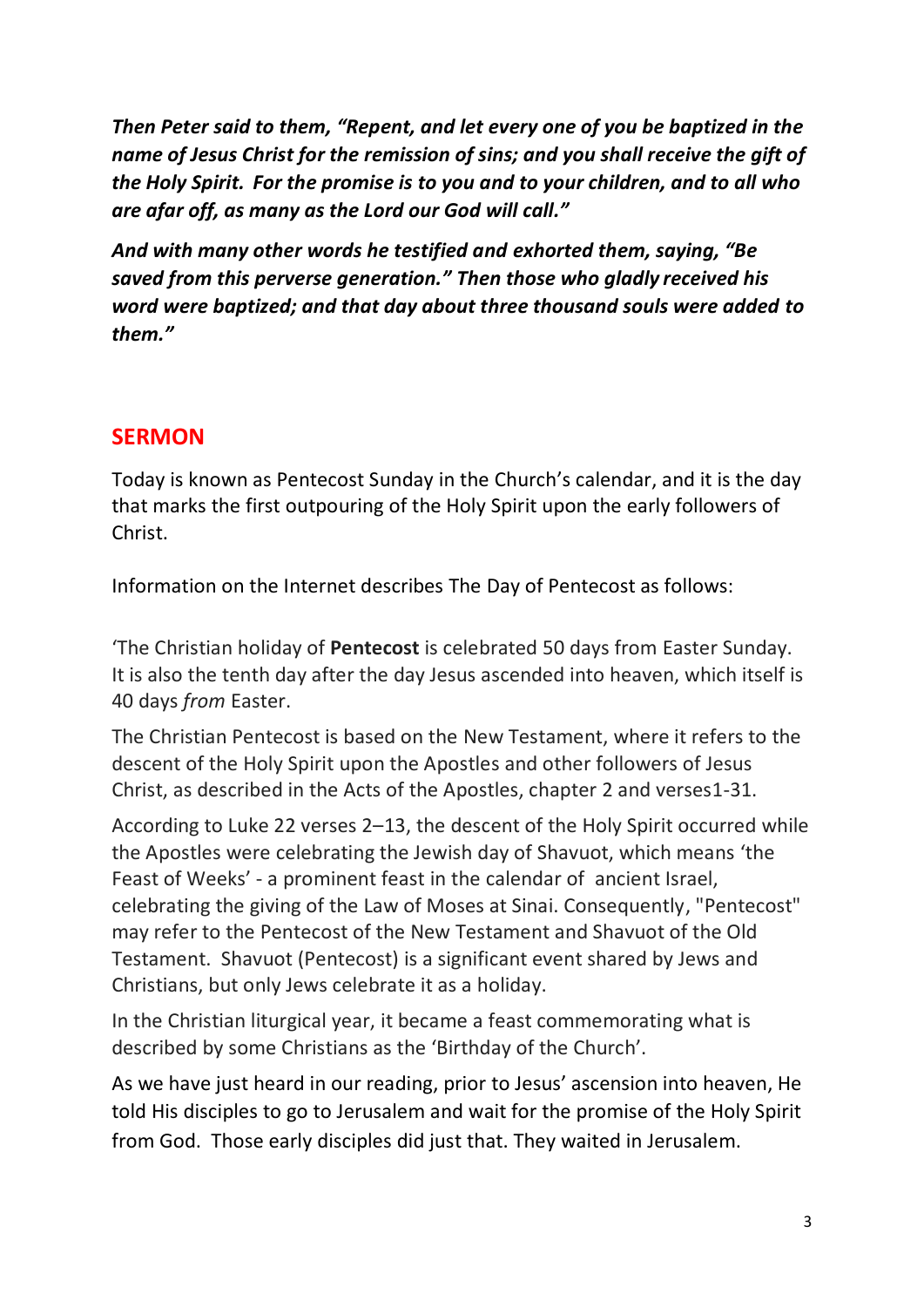Then suddenly, 10 days after Jesus' ascension into Heaven, whilst they were waiting and wondering what would happen when the promised Holy Spirit came upon them, the events that we have just read about in Acts Chapter 2 came down upon them in a sudden, supernatural outpouring of the Holy Spirit.

One minute they were all huddled together in a room waiting for something to happen; then the next minute they were all filled with the Holy Spirit, speaking in tongues and praising God in languages which they had never learned, so that the crowds of people around them, from all sorts of nations, could hear and understand what they were saying.

Because of this powerful outpouring of the Holy Spirit, the Scriptures tell us that 3,000 people were added to the church that very day. The first Church was born on the Day of Pentecost, with the outpouring of the Holy Spirit. Prior to this, the disciples were Jewish men and women who observed the Law of Moses, but they would have heard John the Baptist preaching a baptism of repentance, and declaring that One would come after him who would save the people from their sins and baptise them with the Holy Spirit.

Jesus came to where John was baptising people, John saw Him and declared that this person (Jesus) was the "Lamb of God which taketh away the sin of the world" (John 1:29). John then baptised **Jesus** in the river Jordan, and the Holy Spirit descended upon Him. The Holy Spirit led Jesus out into the wilderness where He was tested by Satan for 40 days and 40 nights. Remaining steadfast to fulfilling the will of His Father, Jesus resisted all Satan's temptations, and Scripture tells us in Luke 4:14 that, after this time of testing, Jesus came out of the wilderness "in the POWER of the Holy Spirit".

Yes, Jesus Himself had to be filled with the Holy Spirit! It was only AFTER he had been filled with the power of the Holy Spirit that He began His ministry, preaching that we need to repent of our sins and believe the Good news, which is that He has come to save us from our sins, that we can receive God's forgiveness of our sins, and have the hope of eternal life. The fact that Jesus did not begin His ministry until AFTER He had left the wilderness in the POWER of the Holy Spirit, is very significant, because it applies to the Church today, as you will hear shortly.

Returning to those first disciples, they were Jewish men and women who CHOSE to believe that Jesus was the Messiah, and they wanted to follow Him,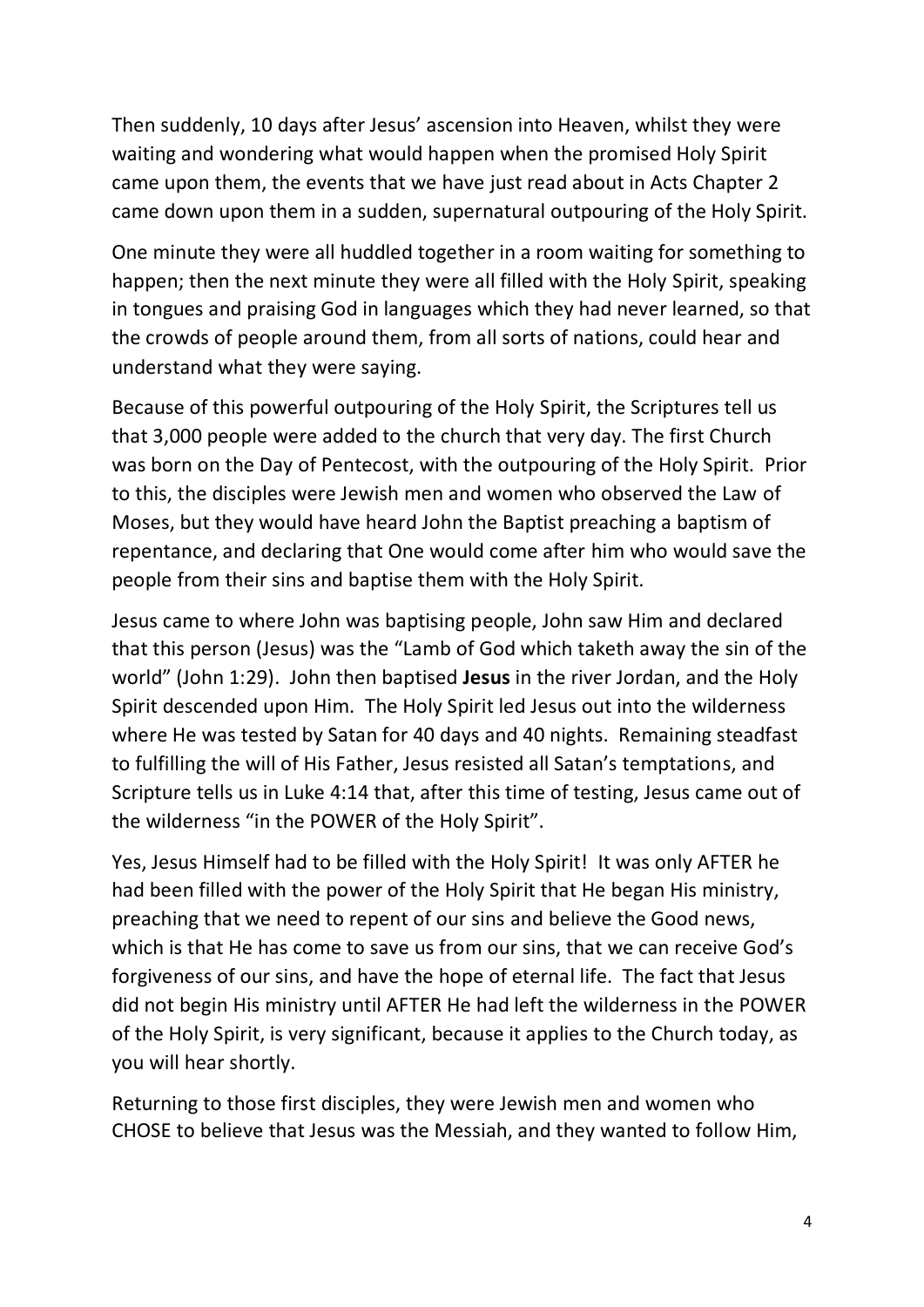trying in their natural ability to understand what He taught them, but very often failing to do so.

As an aside, but equally as important in this message about the outpouring of Holy Spirit, the Gospel had not been preached to the Gentiles at that point. It was only being preached to the Jews. But as we know from Scripture, the majority of the Jews rejected the message, and as such, the Lord then made it possible for the Gospel to be preached to the Gentile nation. This is recorded in the Bible in the Book of Acts Chapter 9 onwards.

We are descendants of those first Gentiles who heard the Gospel, which occurred only a few years after Jesus ascended into heaven. Praise God for those first Messianic Jews who preached the Gospel to the Gentiles all those years ago! They also believed what those Messianic Jews preached to them, and in Acts Chapter 10 it tells us that they were also filled with the Holy Spirit in the same way as what happened on the day of Pentecost. Praise God! There are further occurrences in the Bible of other Gentiles hearing the Gospel, believing it and being filled with the Holy Spirit, just to confirm that it was not a one-off incident confined to the first Pentecost after Jesus' ascension!

So, getting back to the sermon; after Jesus had ascended into heaven, the disciples were waiting in Jerusalem for the Holy Spirit, which Jesus had promised would come upon them. Moments before the Holy Spirit fell upon them, they were still all merely natural human beings, afraid to even reveal that they were followers of Christ, as we recall with Peter at Jesus' trial, where he denied 3 times that he even knew Jesus.

But on the Day of Pentecost, all that changed in an instant! The Holy Spirit fell on them and they were each filled with power from on high. This is the same supernatural power of God that Jesus had received from His Father, and which Jesus promised to the believers, filling them to overflowing, so much so, that they all began to praise God, not in their own languages, but in other languages that they did not know!

Many may wonder what the point of this strange event was, and whether it applies to today. Well, the purpose of the outpouring of the Holy Spirit was, and still is, to equip those who follow Christ, and to enable them to preach the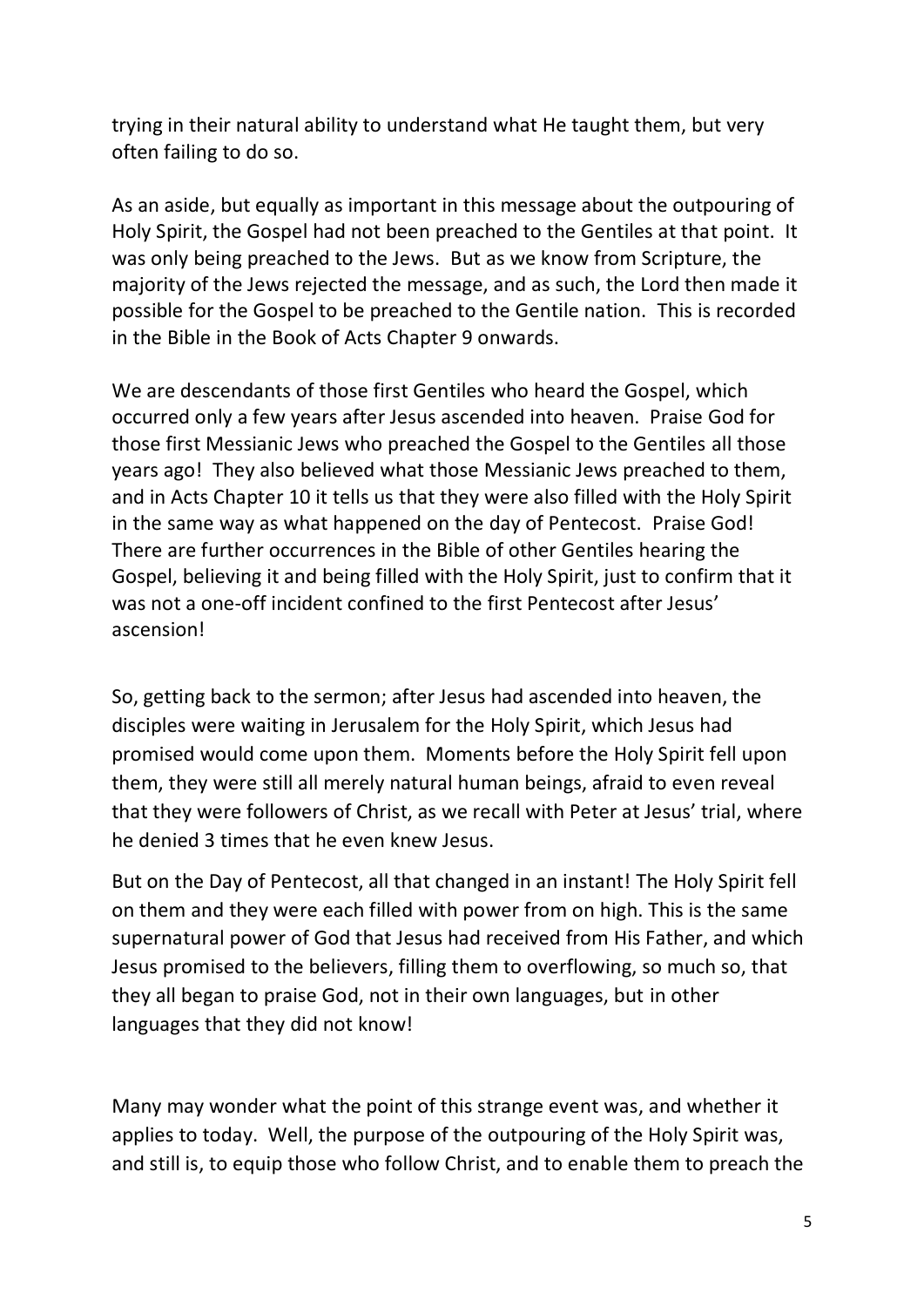Gospel with the power of the Holy Spirit and with Christ's authority. In Acts Chapter 1, just before He ascended into heaven, Jesus said to the disciples,

*"John baptized with water, but in just a few days you will be baptized with the Holy Spirit."….you will receive power when the Holy Spirit comes upon you. And you will be my witnesses, telling people about me everywhere—in Jerusalem, throughout Judea, in Samaria, and to the ends of the earth."*

Since that very first outpouring of the Holy Spirit upon believers, the Church has spread throughout the world, carried by followers of Christ who have obeyed Jesus' command in John Chapter 3 where he said that we must be born again, of water AND the Spirit.

Those who are filled with the Holy Spirit are able to obey God's Word and preach the truth of it. It is shocking to hear that there are many people who are occupying positions of leadership and ministry in the Church, who have NOT been filled with the Holy Spirit, and without knowing it they stand in pulpits preaching messages that are a distortion of the Word of God. Some may do it to suit their own ends, or **in ignorance** to fulfil the will of the enemy.

Jesus warns believers to be on the lookout for such preachers. In Matthew 7:15 He says,

#### *"Beware of false prophets, which come to you in sheep's clothing, but inwardly they are ravening wolves."*

The apostle Paul also warns us about such preachers. In 2 Corinthians 11:13-15 he says,

*"For such people are false apostles, deceitful workers, masquerading as apostles of Christ. And no wonder, for Satan himself masquerades as an angel of light. It is not surprising, then, if his servants also masquerade as servants of righteousness. Their end will be what their actions deserve."*

The sole purpose of such un-Spirit-filled leaders is to deceive the flock with lies; lies that sound like the truth.

The Bible says that by the fruit of the Spirit which we display, people will know if we are a true follower of Christ, or not. It is the Holy Spirit who enables the fruit of the Spirit to grow in our lives; so if we are displaying Christ-like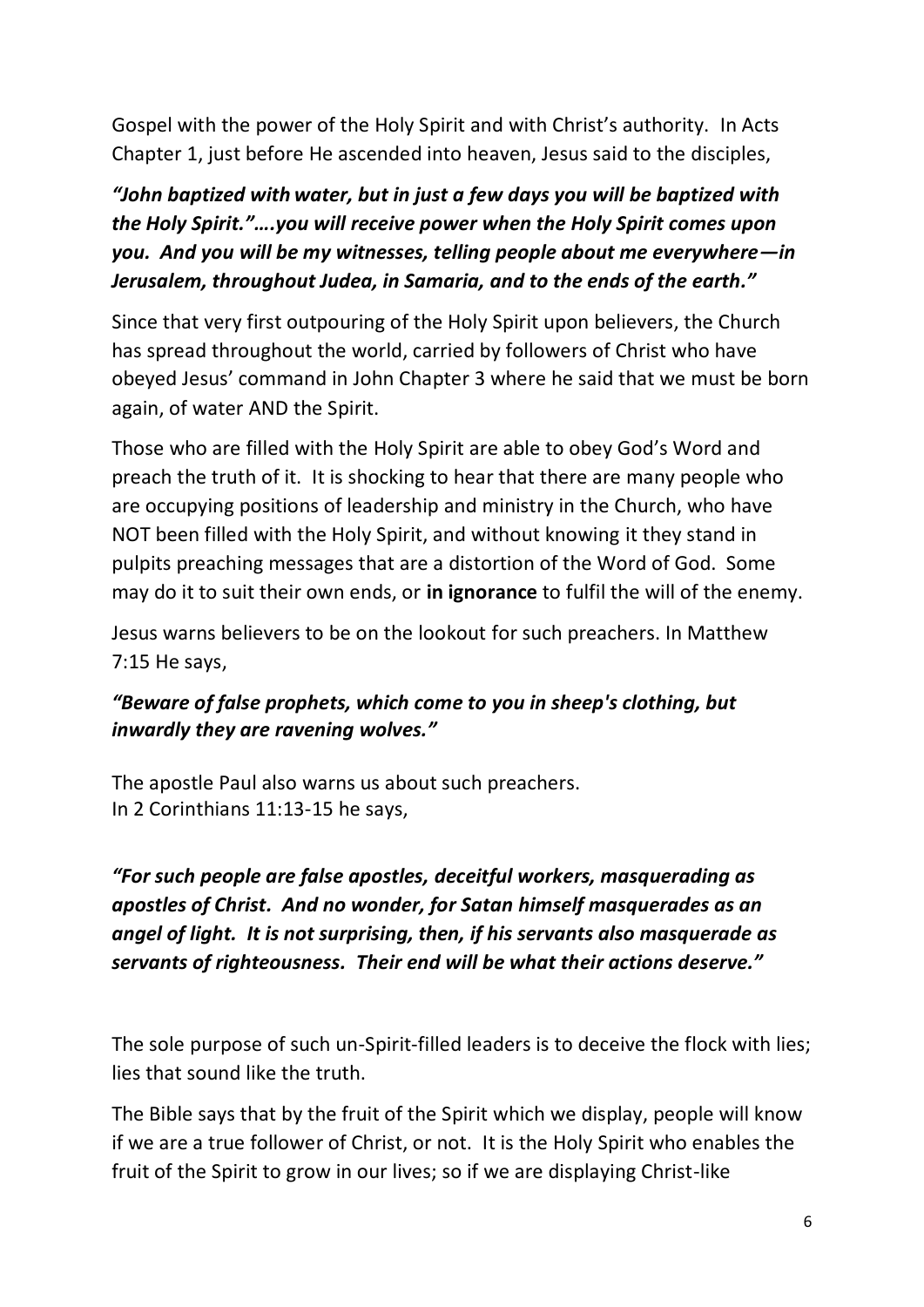character in our daily lives, people will know we are followers of Christ because of what they see in us.

When we are filled with the Holy Spirit, if there are things that are wrong in our lives, the Holy Spirit will convict us of our sins in order to bring us to a place where we will confess and repent of them, which then enables us to change and become more like Christ in our thoughts, words and deeds.

But the biggest fruit of the Holy Spirit living in our lives is the conviction in our soul that God's Word, as it is written in the Bible, IS the truth. The Holy Spirit will enable us to hold fast to the truth, and we will have no desire to compromise with what it says. The indwelling Holy Spirit enables us to see what is going on around us, and to discern God's truth from the lies of this world, particularly when this is occurring within the Church.

You will recall from our previous sermons that the Bible says that the world is under the dominion of Satan, and as such, all the teachings of this world, which are contrary to God's Word, all these things of the world are lies, even though they may appear to be reasonable. If they do not match up with God's Word, then, as followers of Christ, we must obey God's Word, not the message of the world.

Many false preachers and leaders are rising up within the Church, leading the flock astray. In the New Testament, Jesus warned us that, in the End Times, these people would come, and He also warned us NOT to believe them or follow them. But sadly, MANY followers of Christ ARE following these false leaders, who are teaching them to believe things that are contrary to God's Word.

We have to ask ourselves WHY would so many sheep allow themselves to be lead astray by these false shepherds? And the answer to this is that the ROOT of this catastrophic reality is that these false leaders are NOT filled with the Holy Spirit, because the fruit that they display is that they preach things that are **diametrically opposed** to the Word of God, and to entice people to follow their ungodly teaching.

These un-spirit-filled leaders are in rebellion against God and what His Word says. They teach that the Holy Spirit outpouring was ONLY for the early church, and that believers today do not need to bother with it anymore.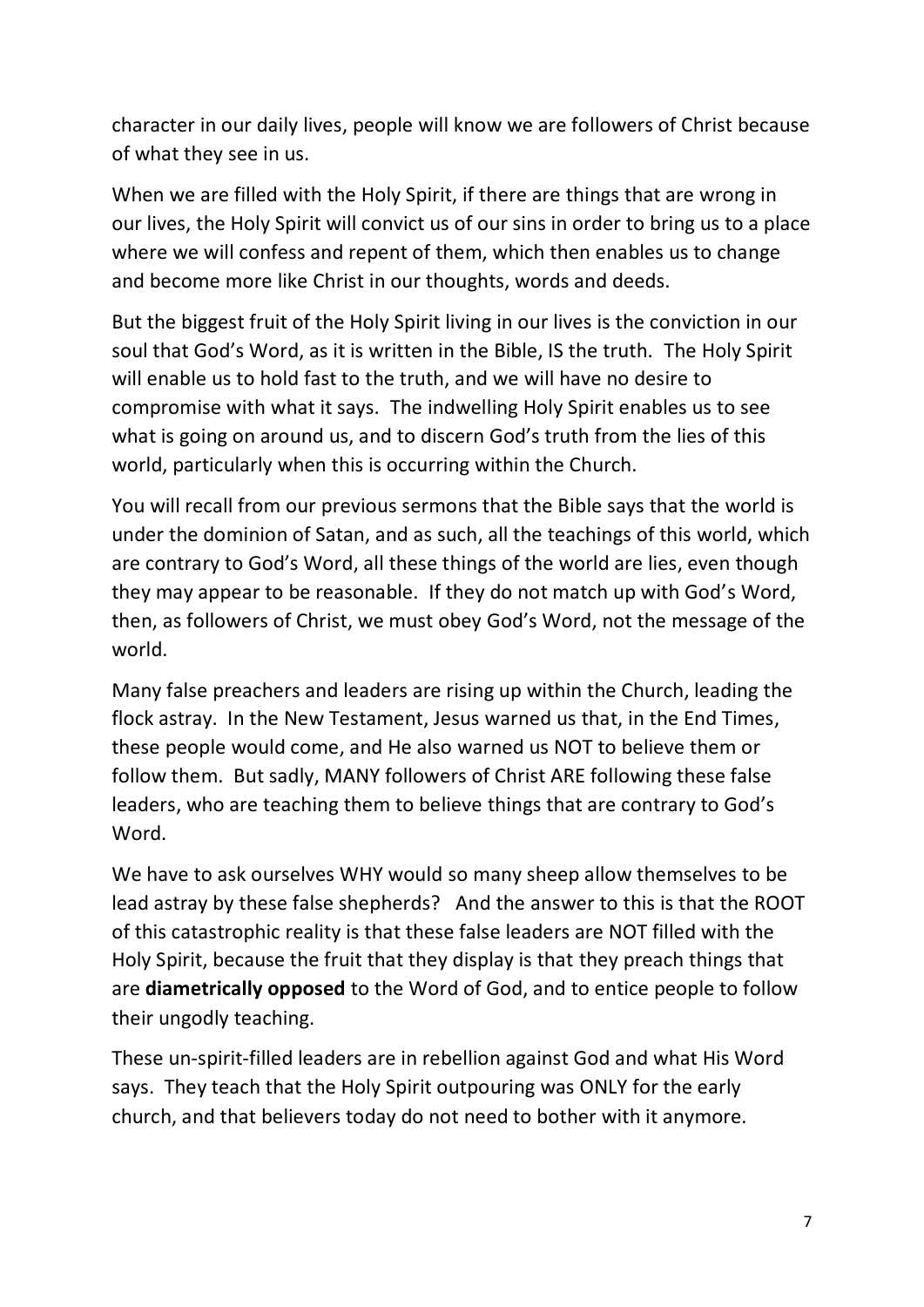As such, the flock believe these lies and hence have no desire to ask the Lord to fill them with His Holy Spirit. Without the Holy Spirit dwelling in them, they are not really able to understand the Word of God because without the Holy Spirit, they are still natural human beings.

The Apostle Paul says in 1 Corinthians 2,

### *"The person without the Spirit does not accept the things that come from the Spirit of God but considers them foolishness, and cannot understand them because they are discerned only through the Spirit"*

It is the indwelling Holy Spirit that TRANSFORMS us and enables our minds and our hearts to be renewed and to understand God's Word, and then obey it.

Many followers of Christ do not read God's Word from month to month. They simply feed on what their Church leader preaches to them on a Sunday. But how will they know if their leader is preaching the truth of God's Word or a distortion of it, UNLESS they know what the Scriptures say through their own personal times of Bible reading at home? And how will they understand the truth of what God's word says UNLESS they have been filled with the Holy Spirit?

Both Michele and I can confirm from our own experience the things that I am preaching to you today, because we were both followers of Christ for many years, but had NOT been filled with the Holy Spirit. We went to Church and believed everything our leaders preached, but did not check what we were being taught, because we did not read our Bibles very much, and even if we had, we would not have really understood much because we had not been filled with the Holy Spirit.

But when Michele was filled with the Holy Spirit, in the SAME way as we heard in our reading today in Acts 2, it was as if the Lord gave her a spiritual 'download' or revelation on understanding His Word, so that she was able to discern true teaching from deception. I am not trying to puff her up by saying this. My purpose for mentioning this is to teach that when we are filled with the Holy Spirit, something happens in us.

That 'something' is an instant transformation within us that changes us from operating as natural human beings into people who operate in the Spirit that God has given to us. Our eyes are opened and our hearts and minds are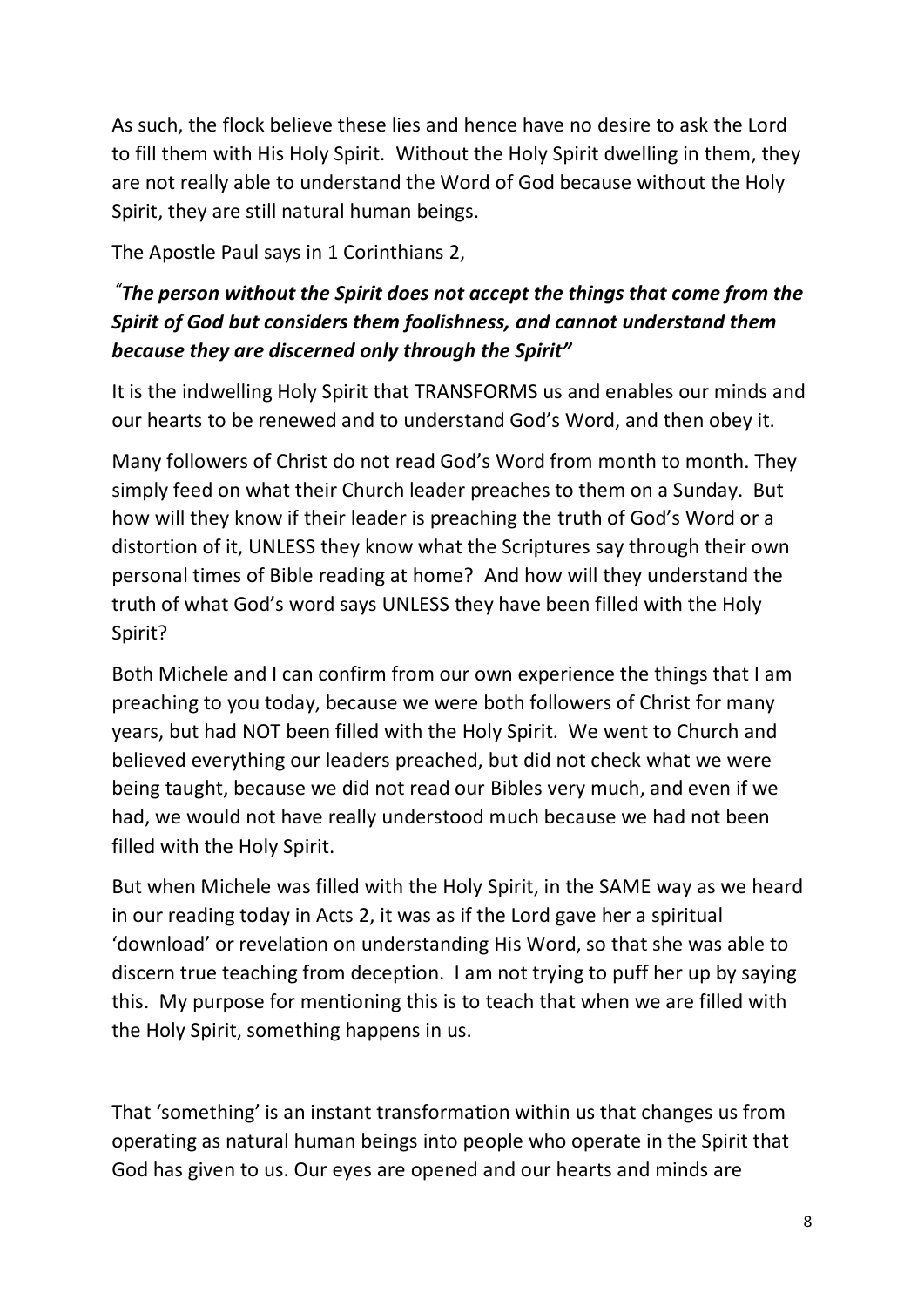changed, so that we then live our lives in Christ according to the Spirit, and NOT from our flesh.

Again the apostle Paul says,

## *"Those who live according to the flesh have their minds set on what the flesh desires; but those who live in accordance with the Spirit have their minds set on what the Spirit desires."*

Most deception is extremely subtle. This is why Satan has been able to slither into our churches and sow the weeds of his lies amongst the flock. Deception is not obvious.

Deception in the Church is a little twisting of scripture here and there, making it sound like God's truth, but nevertheless it is still a deception. The most subtle deception of all in the Church today is the simple act of 'omission'. Church leaders OMITTING to preach that followers of Christ CAN be filled with the Holy Spirit TODAY!

Satan does NOT want followers of Christ to be filled with the Holy Spirit because he knows that this will transform us and enable us to both understand and preach the Word of God with boldness, as Peter did on the Day of Pentecost, preaching the Word of God to the crowd.

His Spirit-filled preaching, pierced their hearts with CONVICTION of their sins. It caused the people to ask, "What must we do to be saved?" And boldly Peter told them EXACTLY what they needed to do to be saved! He said…..

## *"Repent and be baptized, every one of you, in the name of Jesus Christ for the forgiveness of your sins. And you will receive the gift of the Holy Spirit." The promise is for you and your children and for all who are far off—for all whom the Lord our God will call."*

It goes on…. **'***With many other words he warned them; and he pleaded with them, "Save yourselves from this corrupt generation."'*

Those words "**and for all who are far off"** mean for all generations to come. So, there we have it  $-$  right at the outset of the birth of the first New Testament church, by the power of the Holy Spirit dwelling in Peter, he tells them that the baptism of the Holy Spirit is for ALL people, for ALL generations to come, who confess and repent of their sins and believe in Jesus Christ as their Lord and Saviour. This is the TRUTH of God's Word!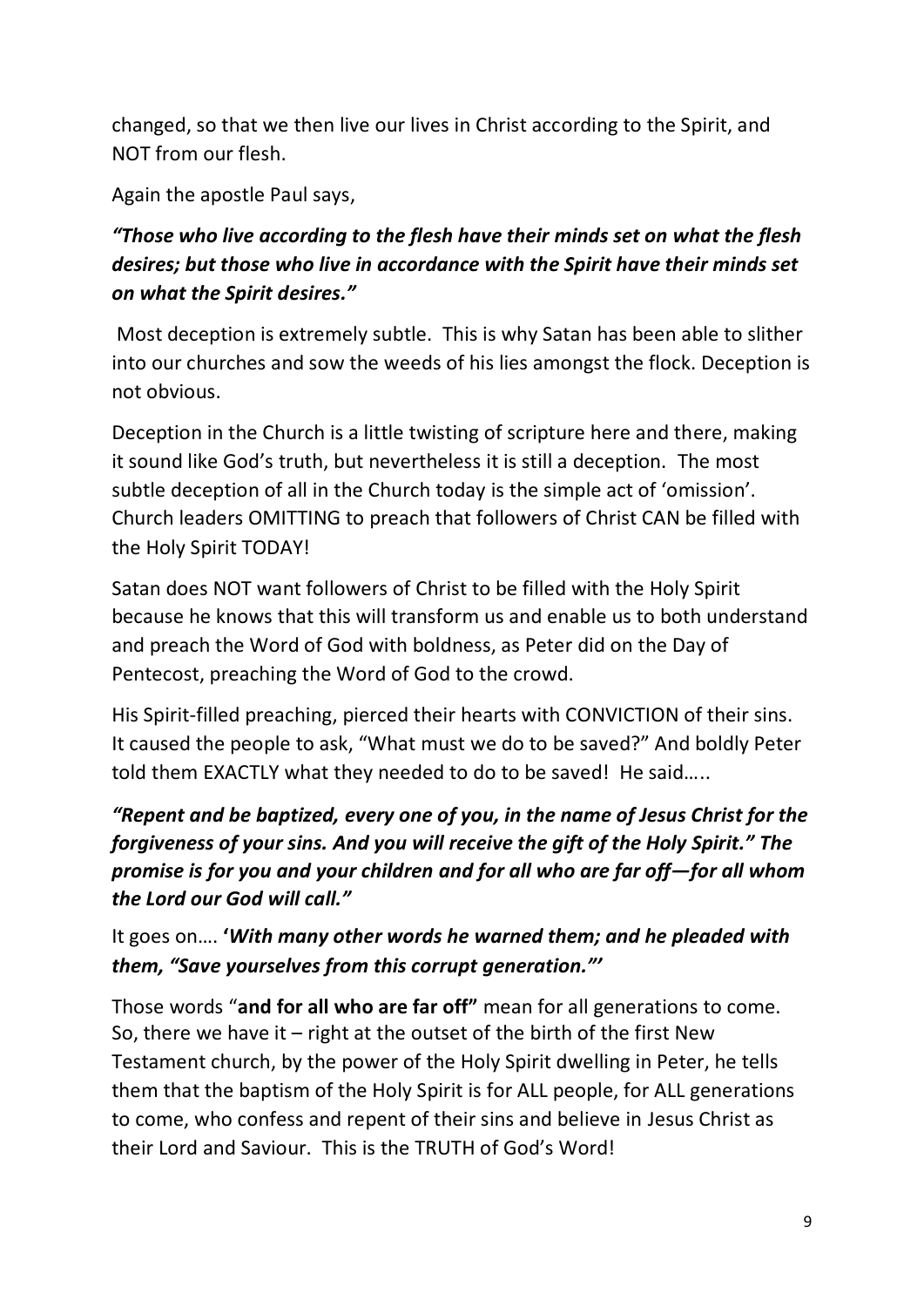Later in the book of Acts (chapter 19) Paul finds a group of believers in Ephesus who had been baptised by John but they did not know the Holy Spirit was being poured out into believers. We read **this** from verse 1…

*'While Apollos was at Corinth, Paul took the road through the interior and arrived at Ephesus. There he found some disciples and asked them, "Did you receive the Holy Spirit when you believed?"*

*They answered, "No, we have not even heard that there is a Holy Spirit."*

*So Paul asked, "Then what baptism did you receive?"*

*"John's baptism," they replied. Paul then said, "John's baptism was a baptism of repentance. He told the people to believe in the one coming after him, that is, in Jesus." On hearing this, they were baptized in the name of the Lord Jesus. When Paul placed his hands on them, the Holy Spirit came on them, and they spoke in tongues and prophesied. There were about twelve men in all.'*

And so it is today, many churches OMIT to preach the truth that believers can receive the gift of the indwelling of the Holy Spirit. Many omit to even teach about the Holy Spirit. Leaders of such churches are in error. Preachers who do not preach the truth that the Holy Spirit wants to be invited to take up residence in believers, are false preachers. They may appear to be nice people, and everything else that they preach and teach may be in accordance with God's Word, but if they are not preaching about the Holy Spirit, people will not know how to be saved.

Without the indwelling Holy Spirit, church leaders will have no power to preach a message that will convict people of sin, which would lead them to confess and repent and follow Jesus in obedient living.

In John chapter 16 verses 5-9, Jesus teaches the disciples that the work of the Holy Spirit is to convict the world of its sin, and of God's righteousness, and of the coming judgement."

If we are NOT filled with the Holy Spirit, we will not be convicted of sin and we will not be able to confess and repent of it. If we are NOT filled with the Holy Spirit, we will not be convicted of what is righteous or unrighteous in the eyes of God. If we are NOT filled with the Holy Spirit, we will have no understanding